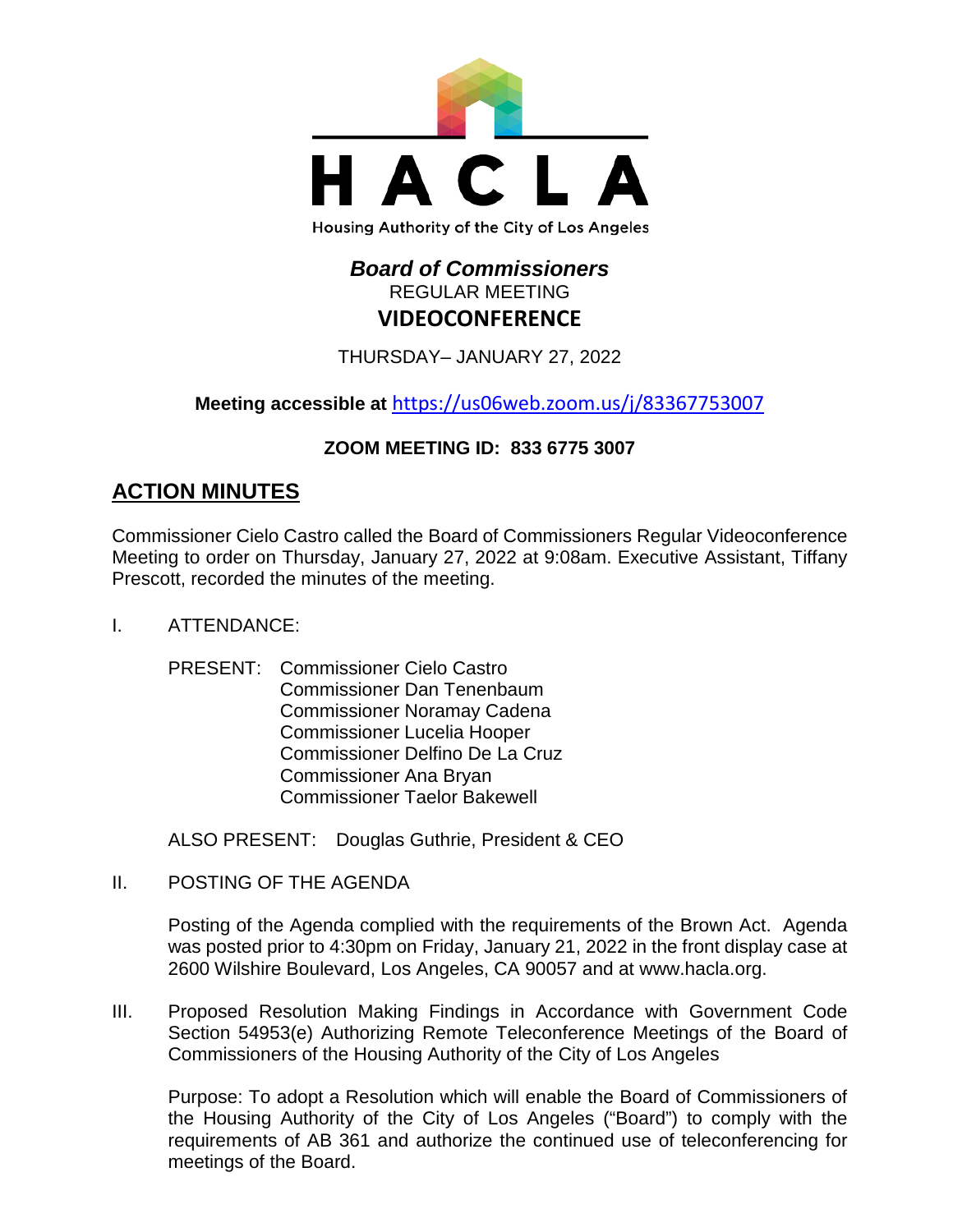Contact: James Johnson, General Counsel

Action: **APPROVED** Motioned: Commissioner Lucelia Hooper Seconded: Commissioner Taelor Bakewell 6 AYES, 0 NAYS, 1 ABSENT (De La Cruz), Motion Carried

#### IV. SPECIAL ORDER OF BUSINESS

- 1. Recognition of Sybil Morrison, Dale Morgan and Chekyra Ellis as Employees of the Month
- V. PUBLIC COMMENT INSTRUCTIONS

#### **\****Please note special Videoconference Public Comment Instructions*

MEMBERS OF THE PUBLIC WHO WISH TO SPEAK ON ANY ITEM MAY PROVIDE COMMENTS VERBALLY DURING THE VIDEOCONFERENCE OR IN WRITING VIA EMAIL

- 1. **ORAL PUBLIC COMMENTS** WILL BE ACCEPTED DURING THE VIDEOCONFERENCE MEETING. TO SUBMIT ORAL PUBLIC COMMENT, YOU WILL NEED TO DOWNLOAD THE ZOOM ONLINE MEETING PLATFORM AVAILABLE AT WWW.ZOOM.COM OR CONNECT TO THE MEETING IN-BROWSER.
- If using a web browser, make sure you are using a current, up-to-date browser: Chrome 30+, Firefox 27+, Microsoft Edge 12+, Safari 7+. Certain functionality may be disabled in older browsers including Internet Explorer.
- OR, if using a smart phone, download the ZOOM application onto your phone from the Apple Store of Google Play Store and enter the meeting ID.
- Zoom requests that you enter a first and last name, which will be visible online and will be used to notify you that it is your turn to speak.
- When the Board Chair calls for the item on which you wish to speak, click on "Raise Hand" (or dial \*9 if using your phone for audio). Speakers will be notified shortly before they are called to speak by the Board Secretary. Mute all other audio before speaking, as using multiple devices can cause audio feedback.
- When called upon, unmute yourself using the screen controls (or dial \*6 if using your phone for audio). Please limit your remarks to two minutes. After the comment has been given, the microphone for the speaker's Zoom profile will be muted.
- Any person that does not adhere to the Public Comment Instructions provided herein will be dismissed from the meeting. The purpose of public comment is to allow the public to address the Board and the Board is interested in hearing from members of the public, stakeholders, and interested parties. However, speakers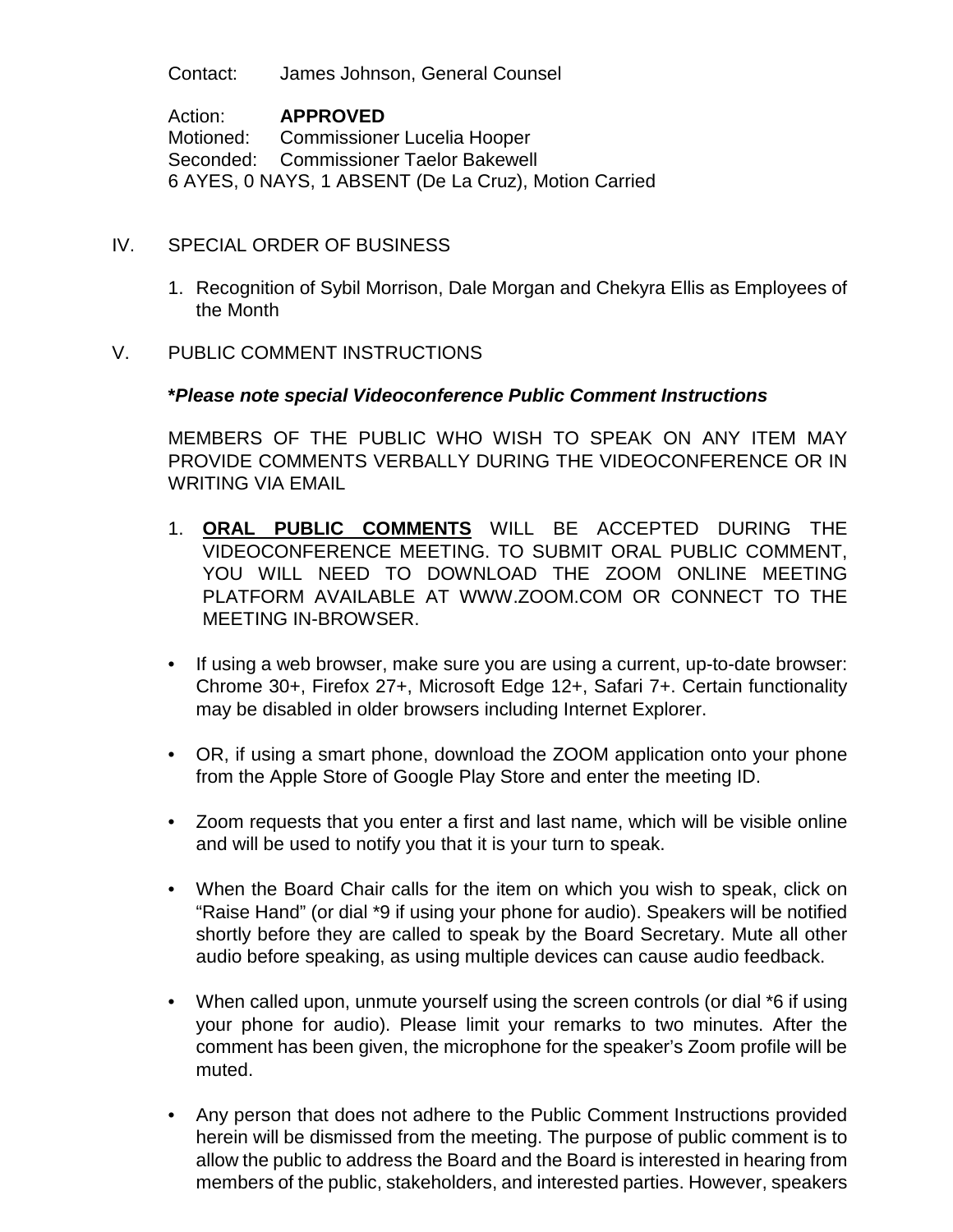are asked to exercise courtesy and consider the rights of other speakers by adhering to the Special Teleconference Public Comment Instructions and if possible, refrain from unnecessary interruptions or repetition in their comments.

• We ask that you only connect to the meeting using the App or In-Browser due to interpretation and language setting limitations.

## **ZOOM MEETING ID: 833 6775 3007**

2. **WRITTEN PUBLIC COMMENTS** MAY BE SUBMITTED TO THE BOARD SECRETARY BY EMAIL AT TIFFANY.PRESCOTT@HACLA.ORG. Although it is preferred for written comments to be submitted by Wednesday, January 26, 2022 at 12:00 P.M., we will accept written comments up to and during the meeting. Please make sure your email includes name, agenda item number, and address/organization for who you represent. We also ask that all comments be limited to 500 words or less. The secretary will provide all written comments to the Board for review and read each public comment into the record at the time the item is considered.

## VI. PRESIDENT AND CEO ADMINISTRATIVE REPORT

1. Monthly Oral Report

## VII. BOARD BUSINESS ITEMS

- A. Items for Discussion
	- 1. Proposed Resolution Designating the Housing Authority of the City of Los Angeles's Resident Advisory Board

Purpose: In accordance with 24 CFR § 903.13, HACLA is required to establish a Resident Advisory Board (RAB) to assist and make recommendations regarding the development of HACLA's Annual Agency Plan, and any significant amendment or modification to the Annual Agency Plan. The membership of the RAB must consist of individuals who adequately reflect and represent the residents assisted by HACLA. With this Resolution, HACLA wishes to explicitly designate the members of its Housing Authority Resident Advisory Council (HARAC), members of its Resident Advisory Councils (RACs), and participants of its Section 8 Advisory Committee meetings as members of its RAB.

Contact: James Johnson, General Counsel

Action: **APPROVED** Motioned: Commissioner Lucelia Hooper Seconded: Commissioner Dan Tenenbaum 6 AYES, 0 NAYS, 1 ABSENT (De La Cruz), Motion Carried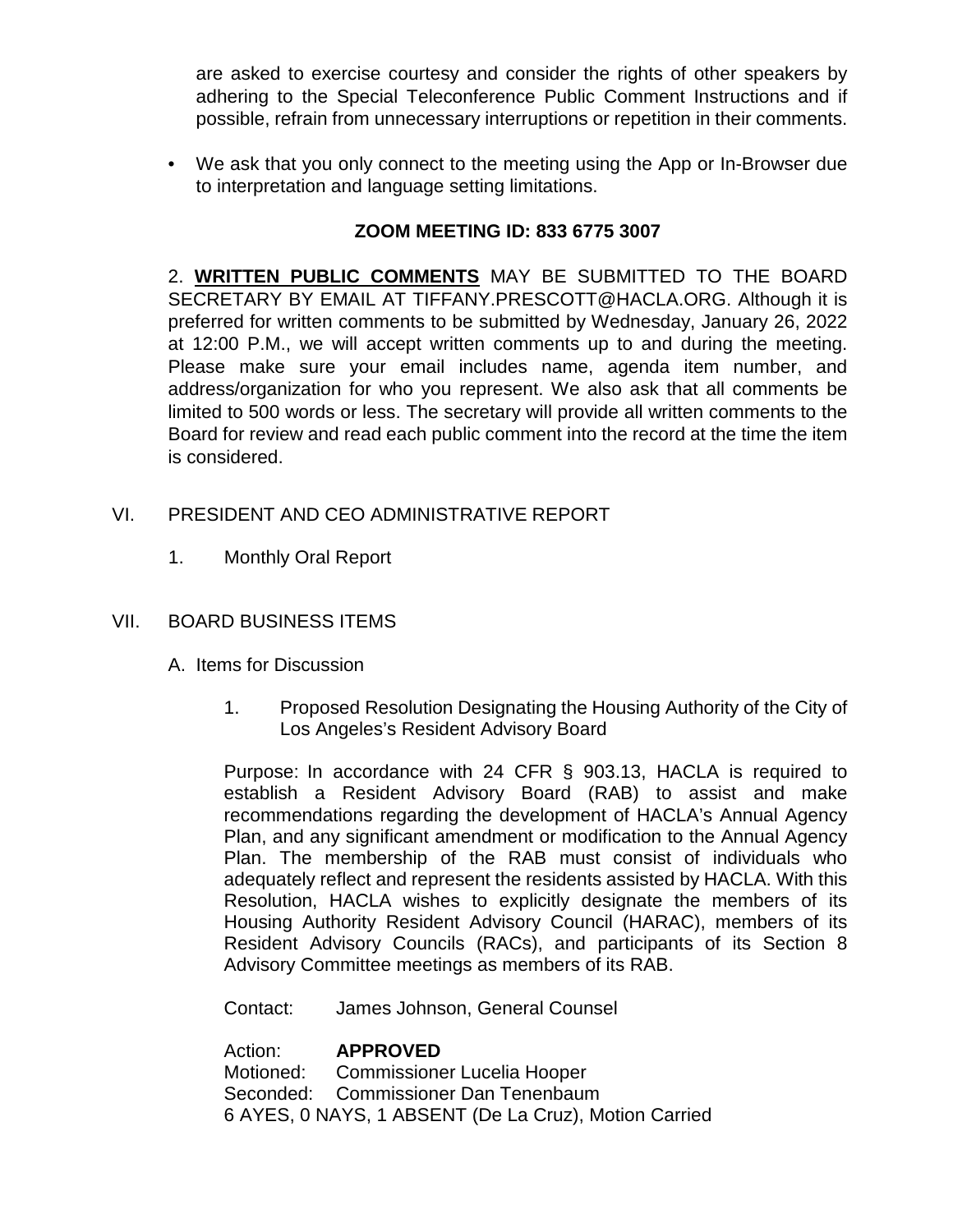2. Proposed Resolution Approving Revisions to HACLA's Debt Management Policy to Update, Clarify and Expand HACLA's Multifamily and Other Housing Financing Opportunities

Purpose: Revisions to the Debt Management Policy (the "Original Policy") of the Housing Authority of the City of Los Angeles ("HACLA" or the "Authority") are necessary to clarify portions of the current debt management policy established in 2017 and to expand the range of legally permissible debt financings in which HACLA may engage, all in the furtherance of expanding the supply of affordable multifamily and other housing in the City of Los Angeles ("City").

Contact: Geoffrey Moen, Director of Development

## Action: **APPROVED**

Motioned: Commissioner Dan Tenenbaum Seconded: Commissioner Lucelia Hooper 6 AYES, 0 NAYS, 1 ABSENT (De La Cruz), Motion Carried

3. Proposed Resolution Authorizing An Increase in the Maximum Amount of Funding for Which the Housing Authority of the City of Los Angeles May Apply in Connection with the Submission of Multiple Applications to the Second Round of the State of California Department of Housing and Community Development ("HCD") Homekey Program On Its Own Behalf, As Well As In Collaboration with the City of Los Angeles and Authorizing the President and CEO, or Designee, to Procure and Commit Resources, to Execute Related Documents and Agreements, and to Undertake Various Actions in Connection Therewith

Purpose: To allow the Housing Authority of the City of Los Angeles ("HACLA"), at the request of the City of Los Angeles ("City"), to apply for funding under the State of California's ("State") Department of Housing and Community Development ("HCD") Homekey program, Round 2 ("Homekey"), in a total amount greater than was anticipated and authorized by the Board of Commissioners under its previous action.

Contact: Geoffrey Moen, Director of Development

## Action: **APPROVED**

Motioned: Commissioner Lucelia Hooper Seconded: Commissioner Dan Tenenbaum 6 AYES, 0 NAYS, 1 ABSENT (De La Cruz), Motion Carried

4. Proposed Resolutions Approving the Acquisition of the Following Two (2) Real Property Assets at Fair Market Value: (1) 10150 Hillhaven Avenue, Los Angeles, CA 91042 Totaling Thirty-Four (34) Units for \$17,750,000 and (2) 1044 N Soto Avenue, Los Angeles, CA 91042, Totaling Eighty-Five (85) Units for \$36,125,000, In Response to the California Department of Housing and Community Development's ("HCD") Notice of Funding Availability for the Homekey Program;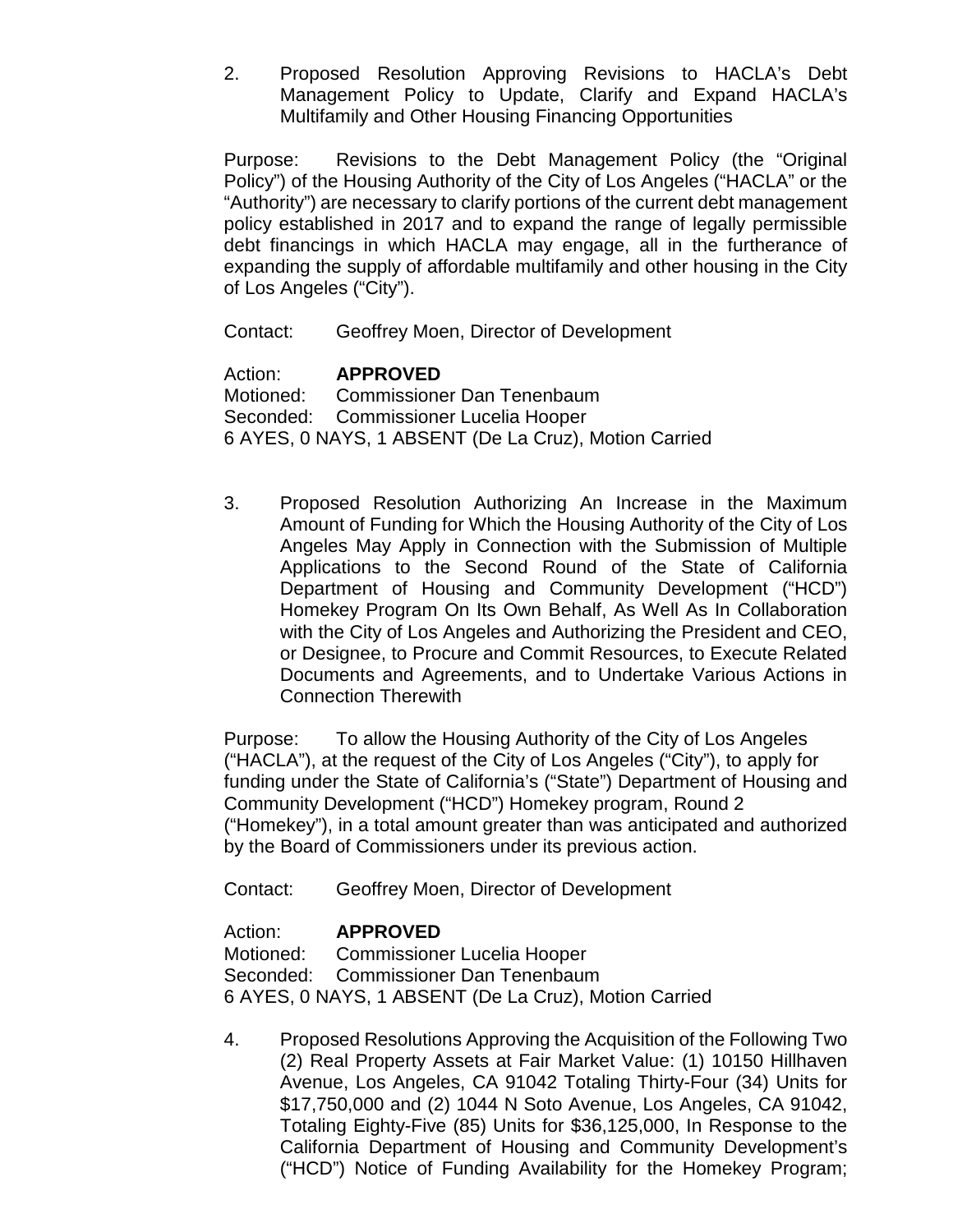Approving and Authorizing the Execution and Delivery of All Related Documents, Certificates and Agreements, and HCD Standard Agreements, Including Purchase and Sale Agreements, and HCD Standard Agreements; Making a Determination That These Acquisitions Are Exempt From Environmental Review Under the California Environmental Quality Act; and the Undertaking of Various Actions in Connection Therewith

Purpose: To allow the Housing Authority of the City of Los Angeles ("HACLA" or "Authority"), to purchase two (2) properties (each a "Property," and together the "Properties"") in response to the State of California ("State") Department of Housing and Community Development's ("HCD") Notice of Funding Availability ("2021 NOFA") for the second round of the Homekey Program ("Homekey"). Actions are required to be taken at this time in order to meet the contingency requirements for Board of Commissioners approval within sixty days of the execution of the Purchase and Sale Agreement for each Property

Contact: Geoffrey Moen, Director of Development

Action: **APPROVED**

Motioned: Commissioner Lucelia Hooper Seconded: Commissioner Noramay Cadena 6 AYES, 0 NAYS, 1 ABSENT (De La Cruz), Motion Carried

5. Proposed Resolutions Approving the Acquisition of the Following Six (6) Real Property Assets at Fair Market Value (1) 21121 Vanowen Street, Los Angeles, California 91303, for \$55,240,000, (2) 2014 N. Highland Boulevard, Los Angeles, California 90068, for \$24,400,000, (3) 6531 S. Sepulveda Boulevard, Los Angeles, California 90045, for \$52,535,000, (4) 18602 S. Vermont Avenue, Los Angeles, California 90248, for \$37,808,000, (5) 20205 Ventura Boulevard, Woodland Hills, California 91364 for \$46,866,000 and (6) 19325 Londelius Street, Northridge, California 91324 for \$46,791,000 in Response to the California Department of Housing and Community Development's ("HCD") Notice of Funding Availability for the Homekey Program in Partnership with the City of Los Angeles; Approving and Authorizing the Execution and Delivery of All Related Documents, Certificates and Agreements, Including Purchase and Sale Agreements, and HCD Standard Agreements; Making a Determination That These Acquisitions Are Exempt From Environmental Review Under the California Environmental Quality Act; and the Undertaking of Various Actions in Connection Therewith

Purpose: To allow the Housing Authority of the City of Los Angeles ("HACLA" or "Authority"), in collaboration with the City of Los Angeles ("City") through an executed Professional Services Agreement, to purchase six (6) multifamily properties (each a "Property," and together the "Properties" or the "City Properties") in response to the State of California ("State") Department of Housing and Community Development's ("HCD") Notice of Funding Availability ("2021 NOFA") for the second round of the Homekey Program ("Homekey"). Actions are required to be taken at this time in order to meet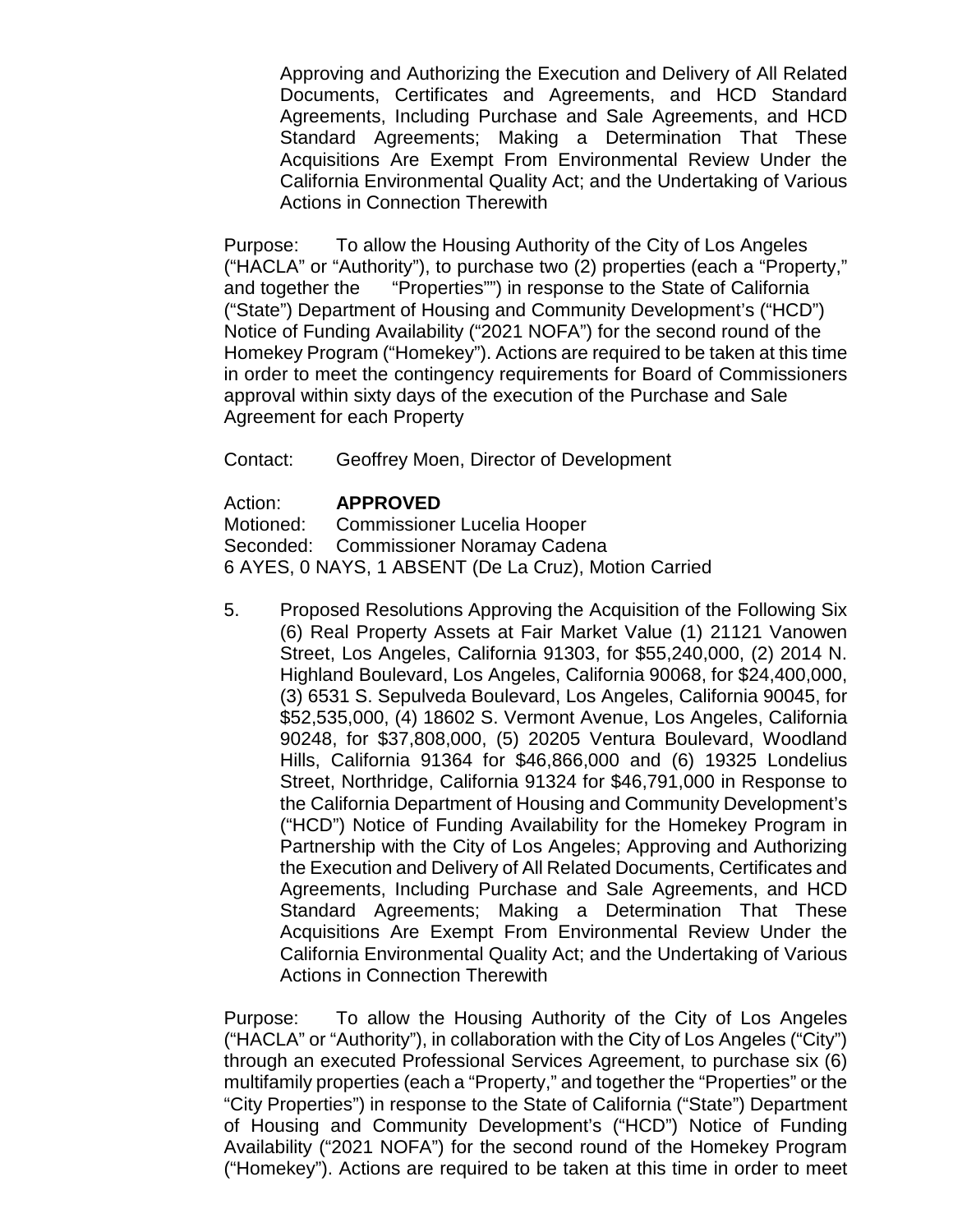the Purchase and Sale Agreements' contingency requirements as well as Homekey deadlines for priority submittal to be eligible for geographic set aside funds.

Contact: Geoffrey Moen, Director of Development

Action: **APPROVED** Motioned: Commissioner Noramay Cadena Seconded: Commissioner Lucelia Hooper 6 AYES, 0 NAYS, 1 ABSENT (De La Cruz), Motion Carried

B. Consent Items

Routine business items are assigned to the consent agenda. These items will be approved by the Board in one motion. A Commissioner may request any consent agenda item be removed, discussed or acted upon separately. Items removed from the consent agenda for separate action will be considered in the "Excluded Consent Items" section below.

1. Proposed Resolution Authorizing Dedication of One Hundred Eighty-Five (185) Section 8 Project-Based Vouchers to One (1) Permanent Supportive Housing Proposal Selected Pursuant to Project-Based Voucher ("PBV") Notice of Funding Availability ("NOFA") No, HA-2021-164 and Authorizing the President and CEO, or Designee, to Execute Any and All Contracts and Documents Required for the Award

Purpose: Authorize dedication of project-based vouchers ("PBV") to one permanent supportive housing project ("PSH") acquired and to be operated by the Housing Authority in the City of Los Angeles ("HACLA") with Project Homekey funding to house homeless or at risk of homeless households who are impacted by COVID-19 and with household incomes at or below 30% of area median income ("AMI").

Contact: Carlos VanNatter, Director of Section 8

Action: **APPROVED**

Motioned: Commissioner Noramay Cadena Seconded: Commissioner Lucelia Hooper 6 AYES, 0 NAYS, 1 ABSENT (De La Cruz), Motion Carried

2. Proposed Resolution Authorizing the President and CEO, or His Designee, to Write Off Uncollectible Accounts Receivable Including \$120,761 for Public Housing Rental Units, and \$77,066 for Non-Public Housing Rental Units

Purpose: To comply with federal regulations and Generally Accepted Accounting Principles (GAAP), HACLA writes off unpaid accounts receivable deemed uncollectible from vacated tenants and former program participants on a semi-annual basis.

Contact: Patricia Kataura, Director of Finance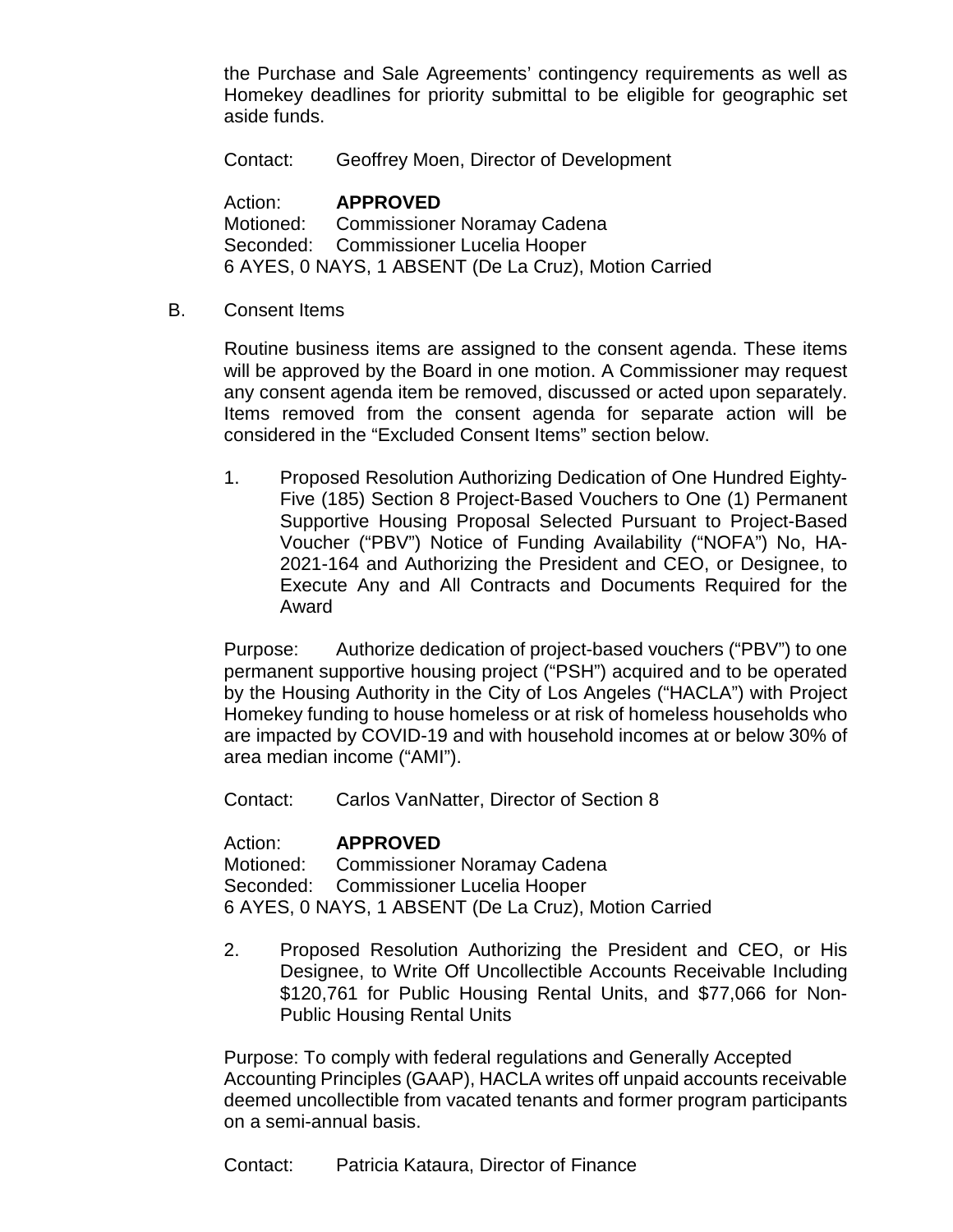Action: **APPROVED** Motioned: Commissioner Noramay Cadena Seconded: Commissioner Lucelia Hooper 6 AYES, 0 NAYS, 1 ABSENT (De La Cruz), Motion Carried

3. Proposed Resolution Authorizing the President and CEO, or His Designee, to Purchase Public Officials Liability and Employment Practices Liability Insurance from Ironshore Specialty Insurance Company, Allied World Surplus Lines Insurance, Indian Harbor Insurance and RSUI Indemnity Company, Excess Workers' Compensation Insurance from Star Insurance, and to Execute Related Actions

Purpose: The purpose of this item is to authorize the Housing Authority of the City of Los Angeles' ("HACLA") President and CEO, or his designee, to purchase insurance policies and execute related actions as follows: (1) Public Officials Liability Insurance for an annual premium (including surplus taxes and broker of record (BOR) fees) of \$478,694 from Ironshore Specialty Insurance Company, Allied World Surplus Lines Insurance, Indian Harbor Insurance & RSUI Indemnity; (2) Employment Practice Liability Insurance ("EPLI") for an annual premium (including surplus taxes and BOR fees) of \$456,037 from Ironshore Specialty Insurance Company and Allied World Surplus Lines Insurance; and (3) Excess Workers Compensation Insurance from Star Insurance Company for an annual premium (including BOR fees) of \$160,131.

Contact: Annie Markarian, Director of Labor and Employee Relations

## Action: **APPROVED** Motioned: Commissioner Noramay Cadena Seconded: Commissioner Lucelia Hooper 6 AYES, 0 NAYS, 1 ABSENT (De La Cruz), Motion Carried

4. Update on Homekey Round 2 Acquisitions

## **Receive and File**

- Contact: Geoffrey Moen, Director of Development
- 5. Jordan Downs Redevelopment Project Quarterly Progress Report, Q4 2021

## **Receive and File**

- Contact: Geoffrey Moen, Director of Development
- 6. Rose Hill Courts Quarterly Report, Q4 2021

## **Receive and File**

Contact: Geoffrey Moen, Director of Development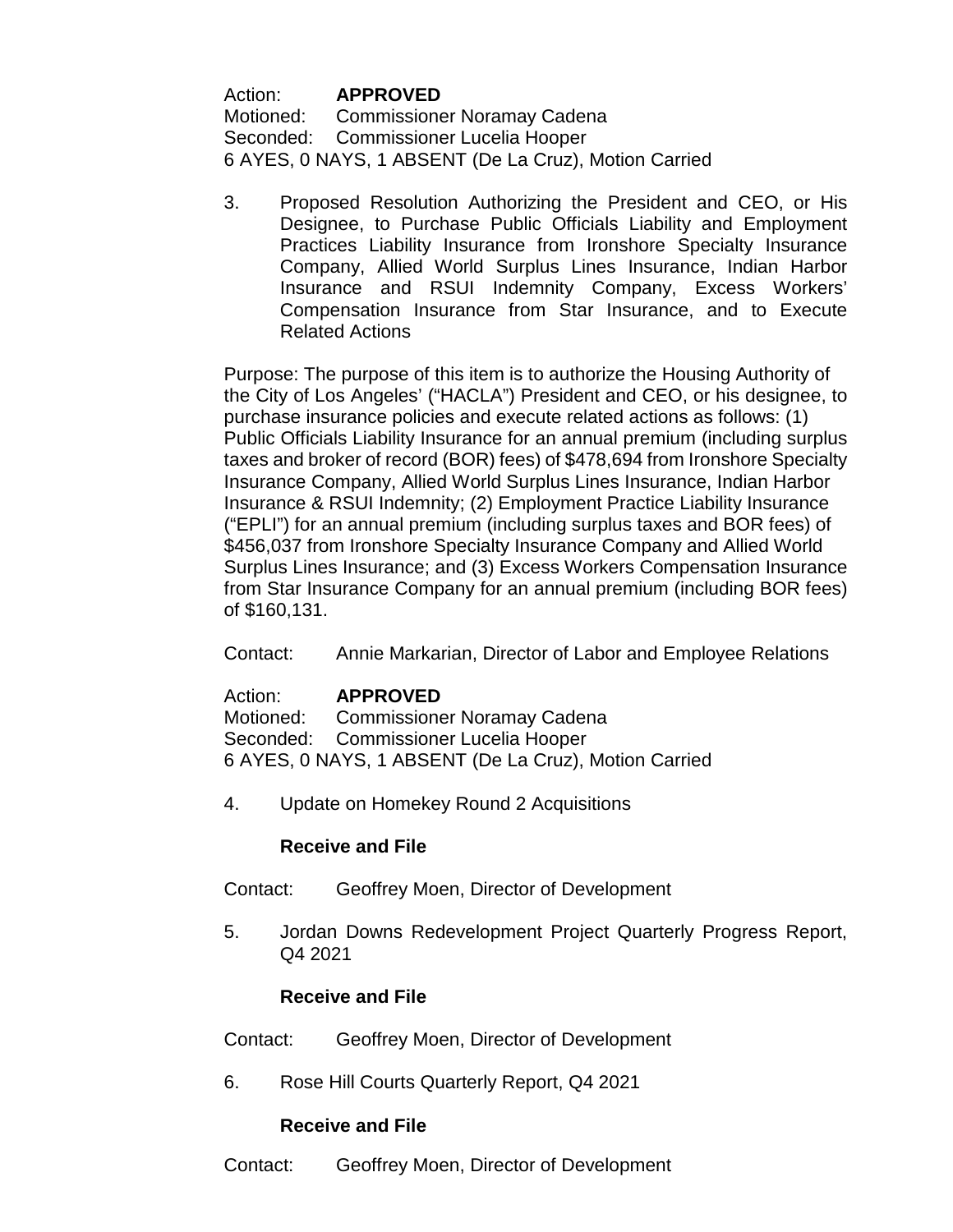7. Pueblo Del Sol Quarterly Report, Q4 2021

#### **Receive and File**

Contact: Geoffrey Moen, Director of Development

C. Excluded Consent Agenda Items

*No items excluded from consent agenda.*

D. Agenda Items for Future Board of Commissioner Meetings

Commissioners may direct staff to add agenda items for future Board meetings.

*No items provided by Commissioners for future meetings*

## VIII. GENERAL PUBLIC COMMENT

MEMBERS OF THE PUBLIC WHO WISH TO SPEAK ON ANY NON-AGENDIZED PUBLIC INTEREST ITEM CAN ADDRESS THE BOARD DURING THE GENERAL PUBLIC COMMENT PERIOD

## IX. CLOSED SESSION

Public Employee Performance Evaluation Pursuant to Government Code § 54957 and Conference with Labor Negotiator(s) Pursuant to Government Code § 54957.6

Agency Designated Representative(s): Chairperson Castro, Commissioner Cadena, and Commissioner Tenenbaum

Employee Title/Unrepresented Employee: President and Chief Executive Officer

Start Time: 11:00am End Time: 11:51am

*No reportable action*

## X. BOARD BUSINESS ITEMS

- 1. Proposed Resolution of the Housing Authority Board of Commissioners Authorizing Amending the Terms and Conditions of an Employment Agreement by and Between the Housing Authority and Douglas Guthrie as President and CEO of the Housing Authority of the City of Los Angeles
- Contact: Cielo Castro, Chairperson of the Board of Commissioners

Action: **APPROVED –** *The Board unanimously approved awarding the CEO*